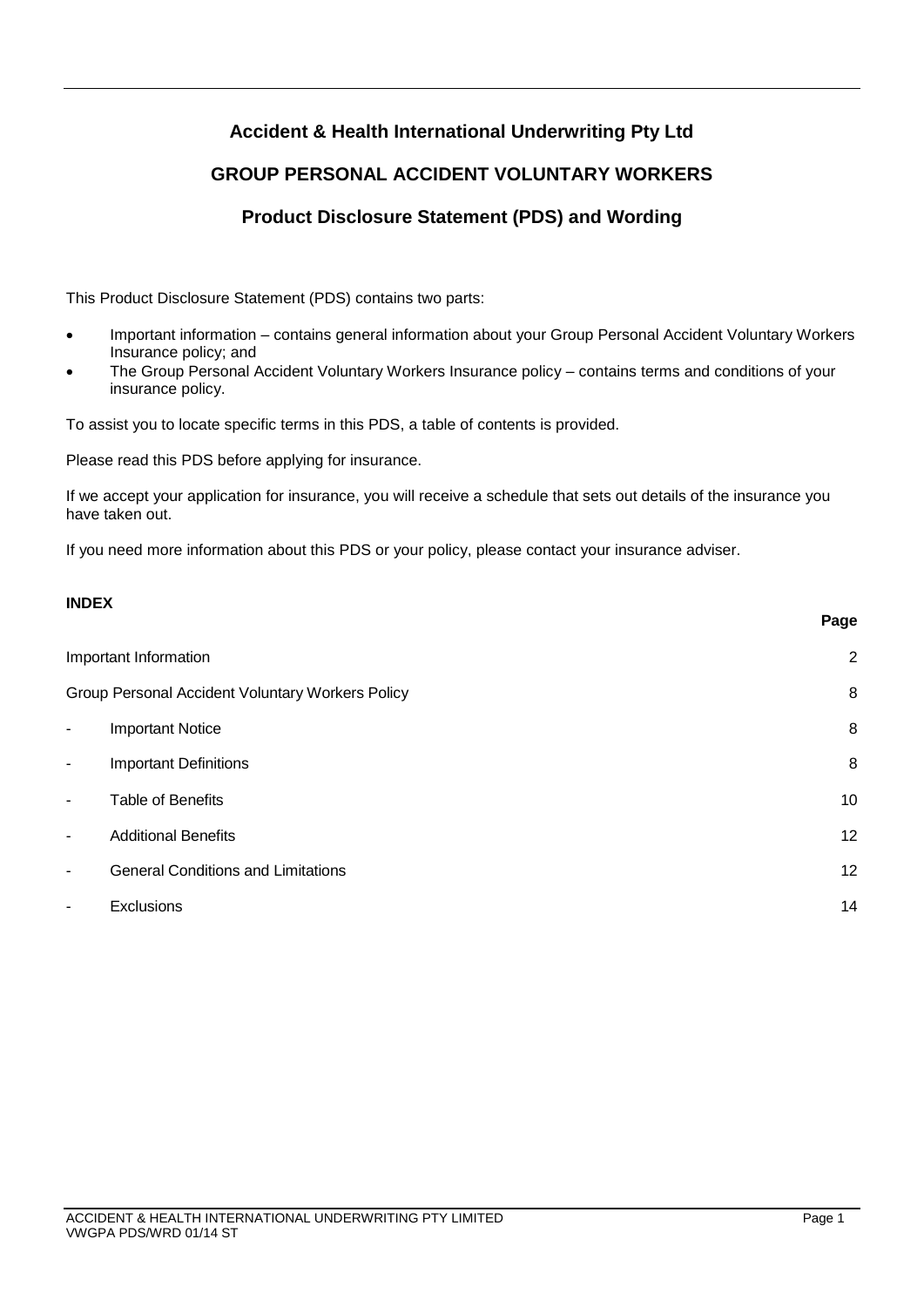## **IMPORTANT INFORMATION**

## **Accident & Health International (AHI)**

Accident & Health International Underwriting Pty Limited, ABN 26 053 335 952, AFS Licence no. 238261, is an underwriting agency specifically created to provide Personal Accident, Medical and Travel insurance. They have been in operation since March 1998 and act on behalf of CGU Insurance Limited, ABN 27 004 478 371, AFS Licence no. 238291, with full authority to quote and issue contracts of insurance, collect premiums and pay claims.

If you have any queries about this policy you should contact AHI. Their contact details are in this document.

### **The Insurer**

The Insurer of the Policy is CGU Insurance Limited.

## **What is a Product Disclosure Statement**

This Product Disclosure Statement (PDS) contains information about the policy including the benefits and conditions, your rights as a client and other things you need to know to assist you to make an informed decision when choosing your insurance.

In this PDS:

- 'We', 'Our' or 'Us' means CGU Insurance Limited.
- 'You' means the person who will be named in the policy schedule as the insured and any person nominated by you from time to time for the insurance cover selected by you and for which the premium has been paid. The type of cover chosen will be set out on the policy schedule.

## **What The Policy Consists Of**

Your policy consists of:

- this printed Group Personal Accident Voluntary Workers Policy Document which sets out details of your cover and its limitations, and
- a schedule, approved by us, which sets out who is insured, the cover(s) selected, the period of insurance, the limits of liability, excesses and other important information. This is referred to as the Schedule/Schedule of Benefits in this policy document.

You should carefully read and retain your insurance policy document and current schedule. These documents should be read together as they jointly form the contract of insurance between you and us. Any new or replacement schedule we may send you, detailing changes to your insurance or the period of insurance, will become the current schedule, which you should carefully read and retain.

#### **Our Agreement With You**

We will insure you for:

- injury as a result of one or more of the insured events, and
- the other benefits, as set out in this policy occurring during the period of insurance.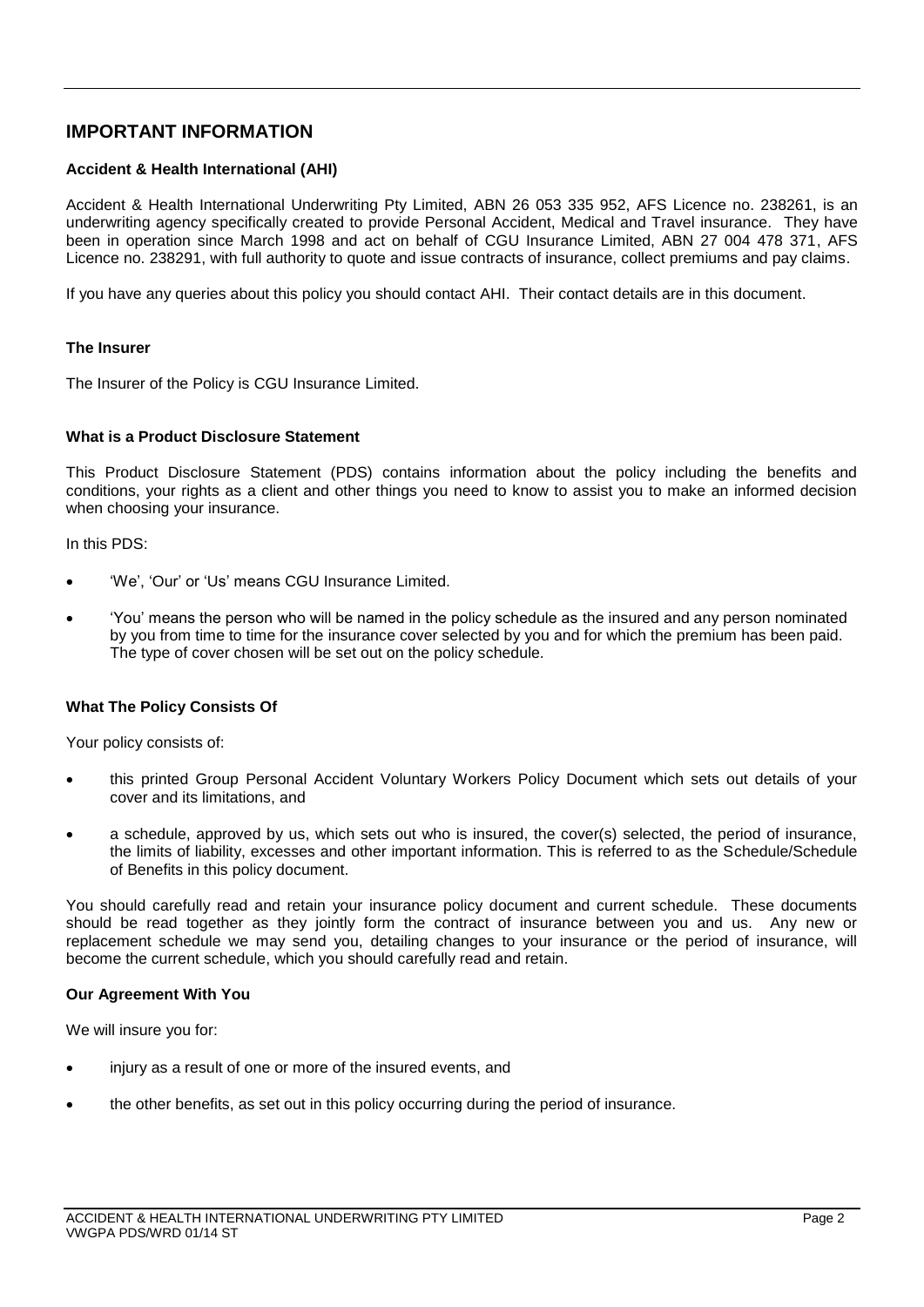This cover will be given on the basis:

- that you have paid or agreed to pay us the premium for the cover you selected when you applied for cover and which the current schedule indicates is in force,
- of the verbal and/or written information provided by you which you gave after having been advised of your Duty of Disclosure either verbally or in writing. If you failed to comply with your Duty of Disclosure, we may be entitled to reduce our liability under the policy in respect of a claim or we may cancel your policy. If you have told us something which is fraudulent, we also have the option of voiding your policy from the effective date stated in the current schedule. For your assistance we have provided a full explanation of your Duty of Disclosure and the consequences of non-disclosure, under the heading "Your Duty of Disclosure", on page 3.

## **Group Personal Accident Voluntary Workers**

We will pay you the benefit set out in your policy schedule if you suffer an Injury resulting from an accident during the currency of the policy. The Injury suffered must:

- be one of the type set out in the Insured Events table in this wording,
- occur while you are performing voluntary work, and
- arise within twelve (12) calendar months from the date of the accident.

We will insure you for a period of up to 104 weeks, depending upon age and the cover you have chosen. The period of cover will be set out in the policy schedule.

We will insure you against Injury for:

- defined events 1-19 in the schedule
- a weekly accident benefit (temporary disablement Events 20 and 21)
- Broken Bones Event 22
- Non-Medicare Medical Expenses Event 23
- Student Tutorial Benefit Event 24
- Domestic Help Event 25

## **The Most We Will Pay**

The most we will pay for all claims under this Policy during any period of insurance is set out under the Limit of Liability in the policy schedule. Once the Limit of Liability has been paid, you will need to pay us further premium to reinstate the policy cover.

### **The Cost of Your Policy and Paying For Your Insurance**

The cost of your policy will be shown on the quotation provided, once all required information has been received. The cost of your policy is calculated based on age, duties, the amount of time performed, number of persons involved, claims experience and other information relative to the particular risk.

The cost of the policy is made up of premium, government taxes such as Goods & Services Tax (GST) and Stamp Duty, where applicable.

## **Your Duty of Disclosure**

Before you enter into an insurance contract with us, the Insurance Contracts Act 1984 requires you to provide us with the information we need to enable us to decide whether and on what terms your proposal for insurance is acceptable and to calculate how much premium is required for your insurance.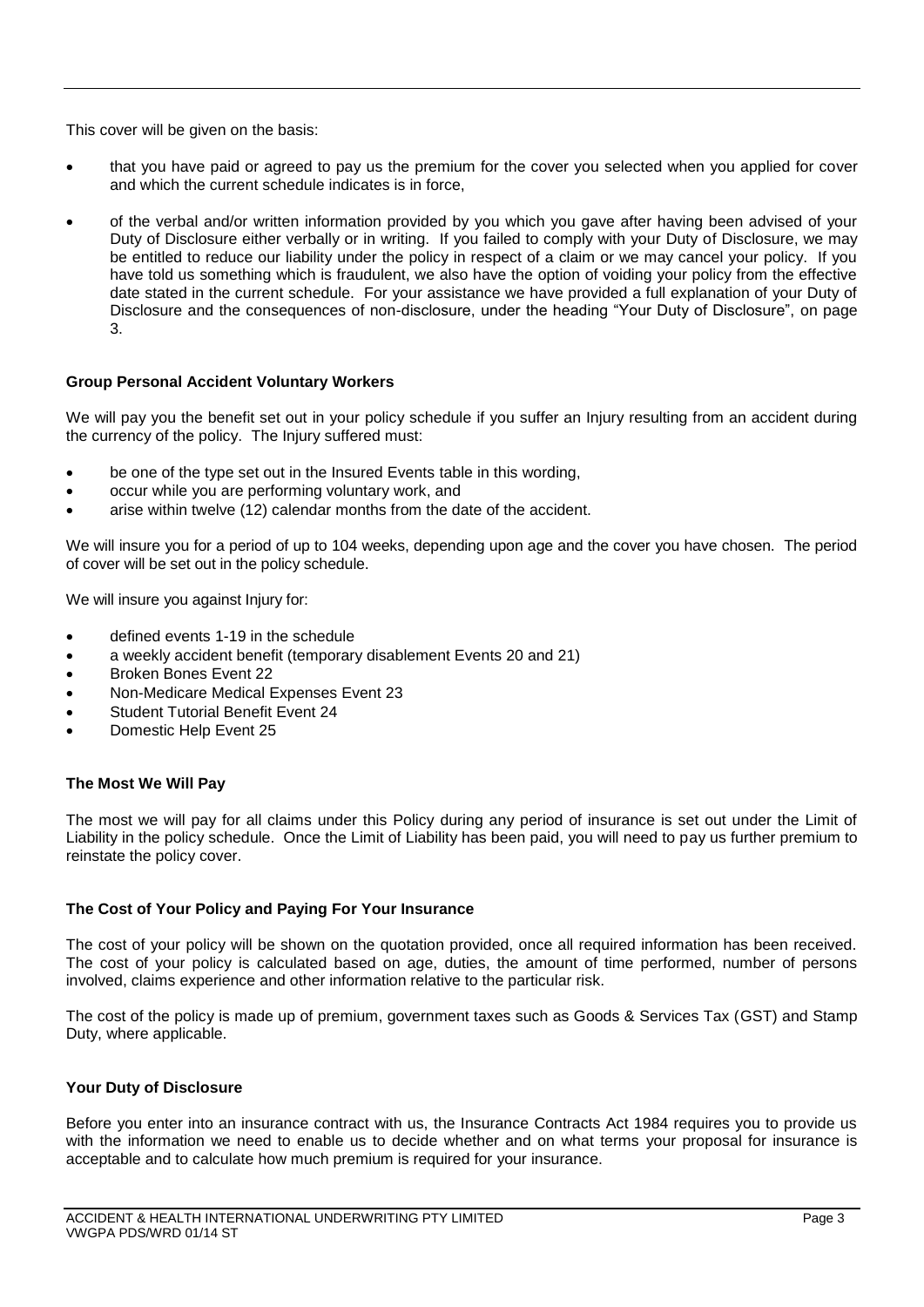The Act imposes a different duty the first time you enter into the policy with us to that which applies when you vary, renew, extend, reinstate or replace your policy. We set these two duties out below.

Your Duty of Disclosure when you enter into this policy with us for the first time:

You will be asked various questions when you first apply for this policy. When you answer these questions, you must:

- give us honest and complete answers,
- tell us everything you know, and
- tell us everything that a reasonable person in the circumstances could be expected to tell us.

Your Duty of Disclosure when you renew, vary, extend, reinstate or replace your policy:

When you renew, vary, extend, reinstate or replace the policy your duty is to tell us before the renewal, variation, extension, reinstatement or replacement is made, every matter known to you which:

- you know, or
- a reasonable person in the circumstances could be expected to know, is relevant to our decision whether to insure you and whether any special conditions need to apply to your policy.

What you do not need to tell us for either duty:

You do not need to tell us about any matter:

- that diminishes our risk,
- that is of common knowledge.
- that we know or should know as an insurer, or
- that we tell you we do not need to know.

Who do the above two duties apply to? Everyone who is insured under the policy must comply with the relevant duty. What happens if you or they do not comply with either duty? If you or they do not comply with the relevant duty, we may cancel the policy or reduce the amount we pay if you make a claim. If fraud is involved, we may treat the policy as if it never existed and pay nothing.

#### **Renewal Procedure**

Before this policy expires we will normally offer renewal by sending a renewal invitation advising the amount payable to renew this policy. It is important that you check the information shown before renewing each year to satisfy yourself that the details are correct.

#### **Taxation Implications**

A claim paid in respect of weekly disability benefits is subject to personal income tax. For example, a payment under Insured Event 20 is subject to income tax and it is your responsibility to declare such benefit when completing your usual tax return.

Consult a tax consultant if you have any questions about the particular circumstances.

## **Making A Claim and Your Excess (Deferral Period)**

An excess or deferral period may apply if you make a claim under this policy. An excess is the amount you pay when you make a claim. We may charge an excess depending on your age, occupation and the extent of cover chosen. The amount of any excess will be shown on your policy schedule.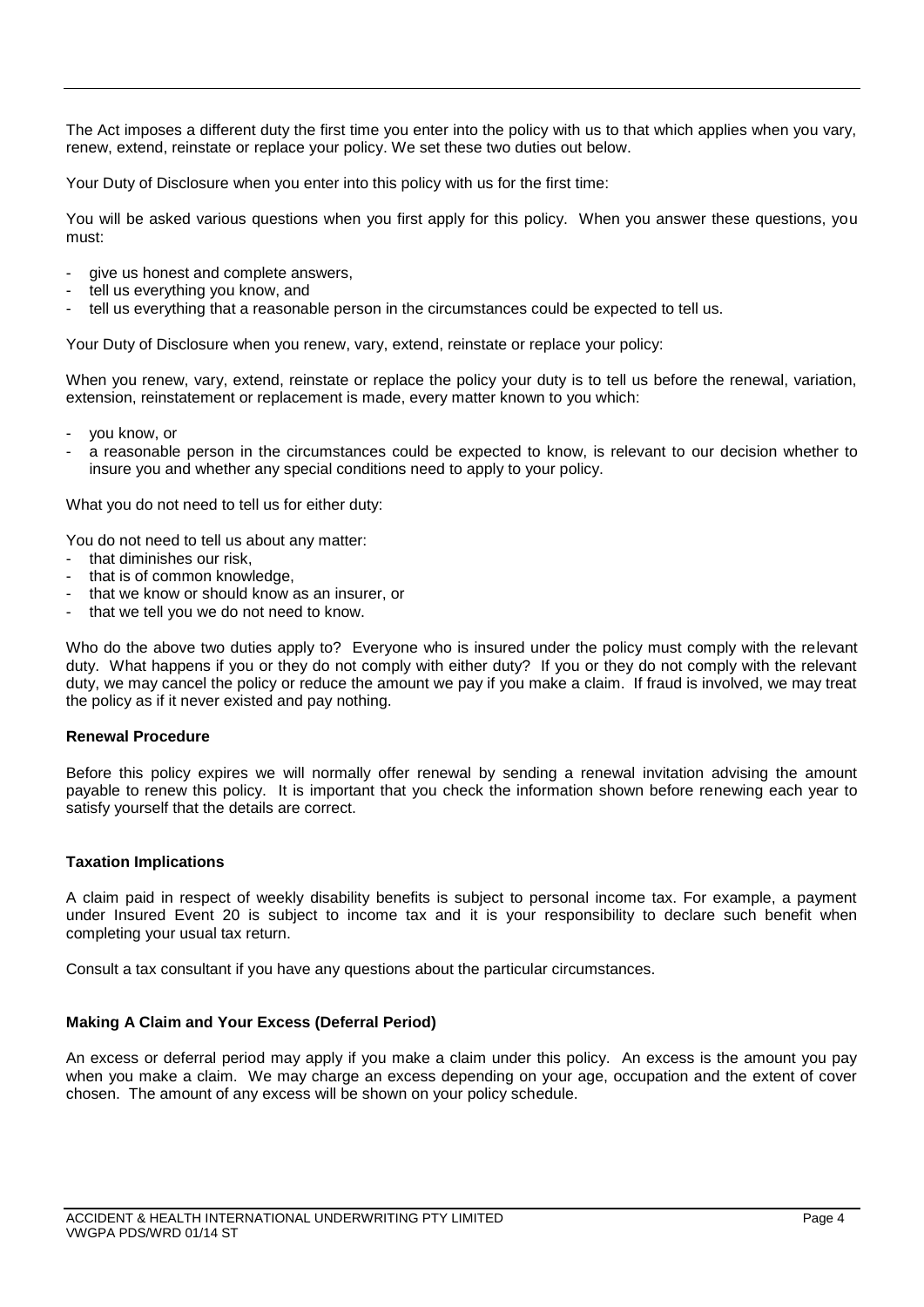If you need to make a claim please send a written notice of claim to AHI within thirty (30) days of the date of the Injury occurring. AHI will send you a copy of their claim form which will need to be fully completed. We will not be responsible for any payments under the policy unless this form is fully completed and returned. Any costs involved in the collection of information for the form are your responsibility.

You need to ensure that you have seen a qualified medical practitioner as soon as possible after the Injury as your benefits will only be paid from the date you first seek medical attention.

At any time after a claim has been lodged we may:

- request you to undergo medical or related examinations. In the event of death, we may require an autopsy;
- conduct enquiries into the circumstances of the claim;
- request your attending doctor or specialist to provide a progress report.

This will be at our expense.

Any payments under this policy will be to you or, in the event of your death, your legal representative.

### **Cooling-Off**

If you decide that you do not want the policy, you have a cooling off period of twenty-one (21) days from the date the policy was issued to cancel the policy. You must tell Us in writing that you wish to cancel the policy and we will repay the full amount of premium to you. If you choose to use the cooling-off period, then we will treat the policy as never having existed.

You cannot use this cooling-off period if the policy has already expired or if you have made a claim under it.

### **Dispute Resolution**

We and AHI will do everything possible to provide a quality service to you. If you have any concern or complaint AHI staff are always available to listen to you and to help where they can.

If, after talking to a staff member, you wish to take the matter further, AHI has a Complaints and Dispute Resolution Procedure which undertakes to provide an answer to you within fifteen (15) working days. Please contact the Disputes Resolution Manager – see contact details in this Product Disclosure Statement.

If you are not happy with any decision and it relates to a claim, you may take your complaint to the Financial Ombudsman Service Limited (FOS), an independent and external dispute resolution body subject to eligibility. Access to the FOS process is free of charge to you.

Please contact AHI if you would like further information about the FOS or contact:

Financial Ombudsman Service Limited GPO Box 3 Melbourne VIC 3001 Telephone: 1300 780 808 Email: [info@fos.org.au](mailto:info@fos.org.au) Web: [www.fos.org.au](http://www.fos.org.au/)

#### **Privacy**

As part of AHI's dealings with you, we may need to collect personal information (and sometimes sensitive information such as health information) about you. We will collect this information directly from you where possible, but there may be occasions when we collect this information from someone else.

AHI will only use your information for the purposes for which it was collected, other related purposes and as permitted or required by law. You may choose not to give us your information, but this may affect our ability to provide you with insurance cover.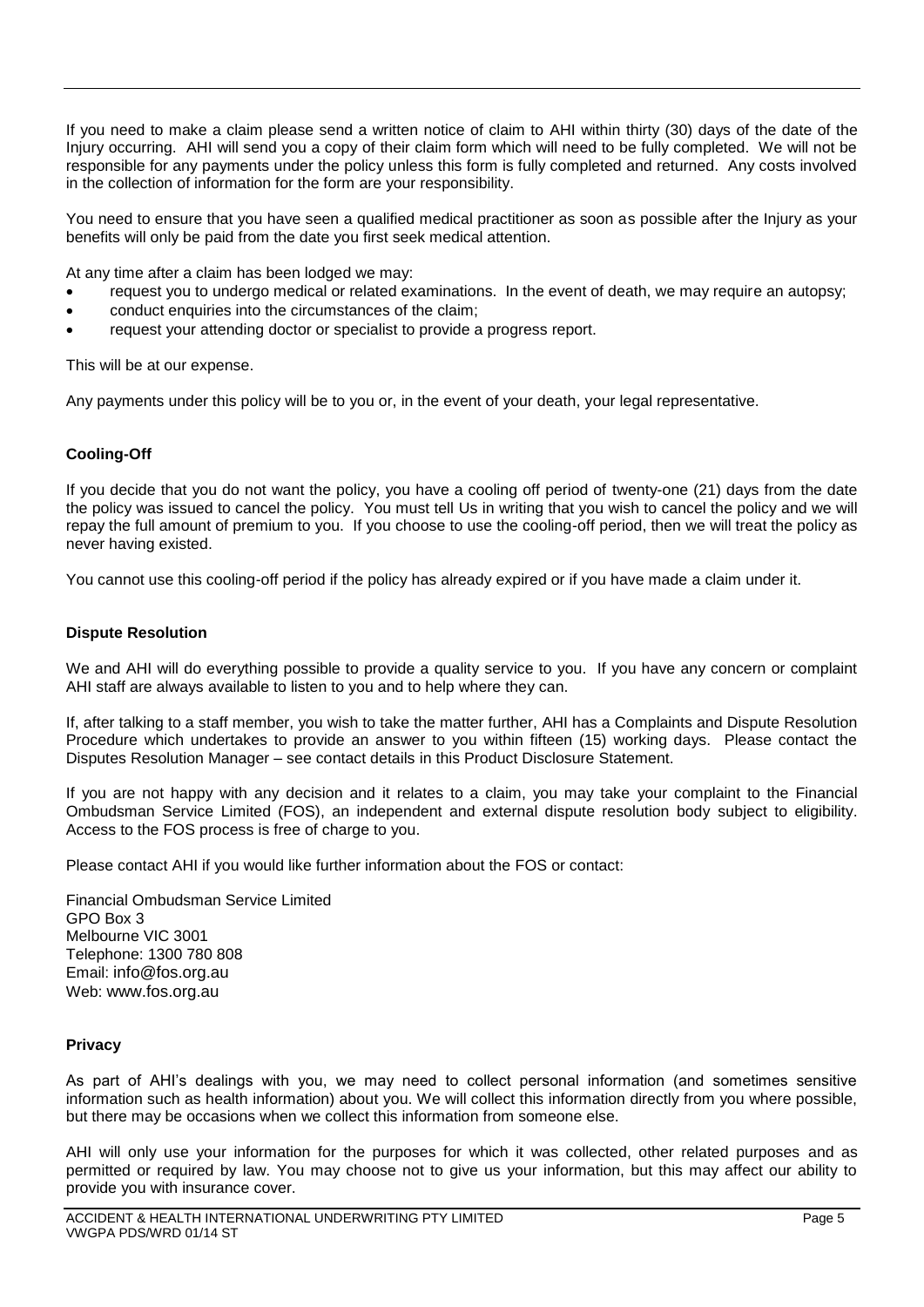We may share this information with other companies within our group and third parties who provide services to us or on our behalf, some of which may be located outside of Australia.

For more details on how we collect, store, use and disclose your information, please read our privacy policy located at [www.acchealth.com.au](http://www.acchealth.com.au/) . Alternatively, contact us at [privacy@acchealth.com.au](mailto:privacy@acchealth.com.au) or (02) 9251 8700 and we will send you a copy.

You should obtain a copy of this policy and read it carefully. By applying for, using or renewing any of our products or services, or providing us with your information, you agree to this information being collected, held, used and disclosed as set out in this policy.

Our privacy policy also contains information about how you can access and seek correction of your information, complain about a breach of the privacy law, and how we will deal with your complaint.

### **Updating the PDS**

Information in the PDS may need to be updated from time to time. You can obtain a paper copy of any updated information without charge by calling us on the contact details provided in this policy document. If the update is to correct a misleading or deceptive statement or an omission, that is materially adverse from the point of view of a reasonable person deciding whether to acquire this policy, we will provide you with a new PDS or a supplementary PDS.

#### **Intermediary Remuneration**

CGU Insurance Limited pays remuneration to insurance intermediaries when we issue, renew or vary a policy the intermediary has arranged or referred to us. The type and amount of remuneration varies and may include commission and other payments. If you require more information about remuneration we may pay your intermediary, you should ask your intermediary.

#### **Financial Claims Scheme**

You may be entitled to payment under the financial claims scheme in the event that CGU Insurance Limited becomes insolvent. Access to the scheme is subject to eligibility criteria. Information about the scheme can be obtained from the Australian Prudential Regulation Authority (APRA) website at [www.apra.gov.au](http://www.apra.gov.au/) and the APRA hotline on 1300 131 060.

#### **Code of Practice**

CGU Insurance Limited is a signatory to the General Insurance Code of Practice developed by the Insurance Council of Australia. The aim of the code is to raise the standards of practice and service in the insurance industry. Further information is available on request.

#### **Contact Details**

Accident & Health International Underwriting Pty Limited ABN 26 053 335 952 AFS Licence No: 238261 Level 4, 33 York Street SYDNEY NSW 2000

Telephone: (02) 9251 8700 Fax: (02) 9251 8755 Website: [www.acchealth.com.au](http://www.acchealth.com.au/) Email: enquiries@acchealth.com.au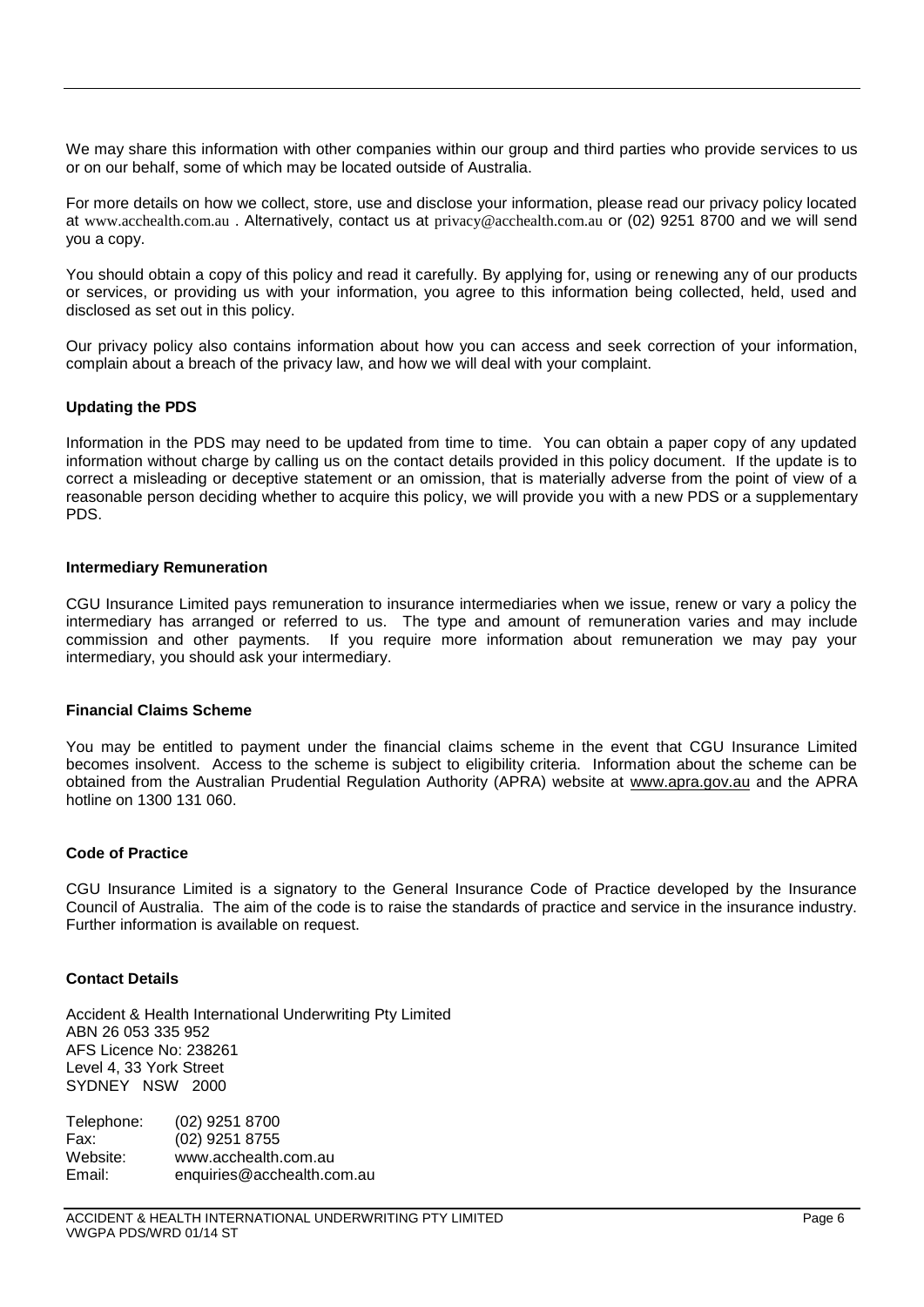## **The Insurer**

CGU Insurance Limited ABN 27 004 478 371 AFS Licence No: 238291 388 George Street SYDNEY NSW 2000

Telephone: 131532<br>Website: www.cg www.cgu.com.au

This Product Disclosure Statement was prepared on 1<sup>st</sup> January 2014. AHI are authorised to distribute this Product Disclosure Statement.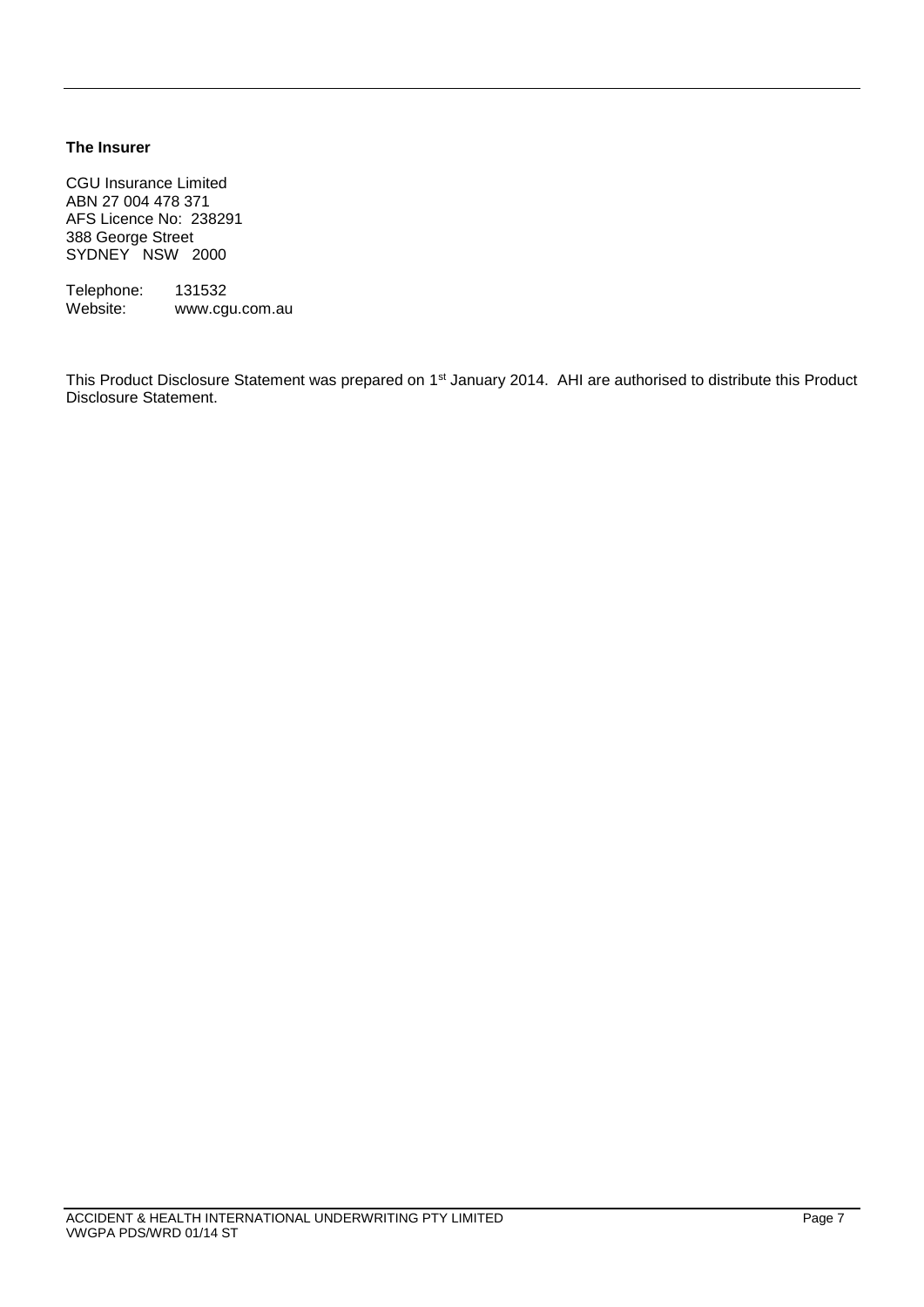# **GROUP PERSONAL ACCIDENT VOLUNTARY WORKERS POLICY**

## **IMPORTANT NOTICE**

Accident & Health International Underwriting Pty Ltd (hereinafter called AHI) gives notice that this contract has been effected under an Authority, given to AHI by The Company. AHI has entered into the Contract as an agent of The Company and not an agent of the Insured. A commission is payable by Us to AHI for arranging the insurance.

All cover under this Policy is subject to:

- 1. The Payment of premium;<br>2. The terms and conditions of
- The terms and conditions contained in this Policy Document and in the Schedule;
- 3. The limits of liability referred to in the Policy.

Subject to the terms, conditions, exclusions and limitations contained in this Policy, this Policy provides cover for Disablement caused by Injury only and Benefits are payable in the circumstances set out in the Policy. The particular cover which applies to You and which You selected when You applied for this insurance is referred to in the schedule which forms part of this Policy.

If You are not entirely satisfied with this Policy You may cancel it by returning it to Us within twenty-one (21) days of the date of receipt. We will refund Your premium and the Policy will be treated as though it never existed.

## **IMPORTANT DEFINITIONS**

For the purpose of this Policy, the following important definitions apply:

DEFERRAL PERIOD is the period stated in the Schedule during which no Benefits are payable for Temporary, Total or Partial Disablement.

### SALARY means

- 1. Your Guaranteed Income for the twelve (12) months following the Injury;
- 2. If You have no Guaranteed Income for the twelve (12) months following the Injury, then the average of Your Income (as defined) for the preceding twelve (12) months or over such shorter period provided You have been continuously employed or engaged in Your occupation or business for a period of at least three (3) months.
- 3. If You do not meet 1 or 2 above, then Your Salary shall be Nil.

GUARANTEED INCOME means Your Income that You can prove or substantiate.

#### INCOME means

- 1. If You are an employee, Your gross weekly rate of pay exclusive of bonuses, commission, overtime payments and any allowances;
- 2. If You are not an employee, Your gross weekly Income derived from personal exertion after deducting any expenses necessarily incurred by You in deriving that Income.

INJURY means bodily Injury resulting from an accident which is an external event that occurs fortuitously to the Insured Person during the Period of Insurance and results in any of the Insured Events specified in the Table of Benefits within twelve (12) calendar months from the date thereof. Injury does not include:

- a. any consequences of an Injury which are ordinarily described as being a disease, including but not limited to any congenital condition, heart condition, stroke or any form or cancer;
- b. an aggravation of a pre-existing Injury;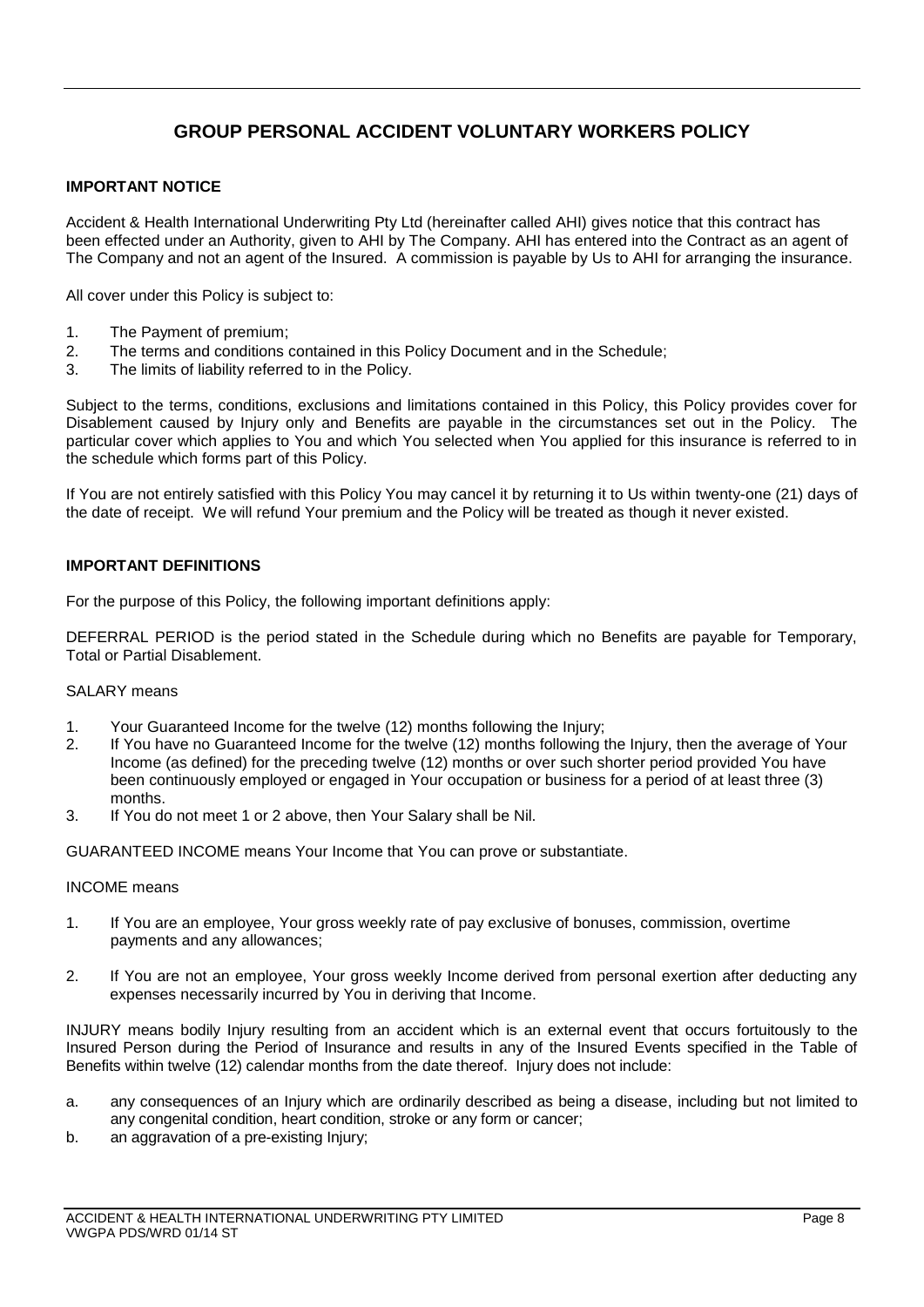- c. any other Pre-Existing Condition;
- d. any degenerative condition.

LOSS OF USE means loss of, by physical severance, or total and Permanent loss of the effective use of the part of the body referred to in the Table of Benefits.

PERIOD OF INSURANCE means the period stated in the Schedule.

PERMANENT in relation to disablement means disablement lasting at least twelve (12) consecutive months, and at the end of that time being beyond hope of improvement.

TOTAL DISABLEMENT means disablement which entirely prevents You from engaging in Your usual occupation or employment, or any other occupation or employment for which You are suited by reason of education, training, experience, or skill, or if not employed, from engaging in any and every occupation for the remainder of Your life.

PRE-EXISTING CONDITION means a condition in respect of which the Insured Person was aware of (whether diagnosed or not) or has sought treatment for prior to the inception of his or her Policy.

ARRANGEMENT DATE is the date cover was arranged by Us.

SCHEDULE includes any current Schedule or renewal or variation of this Policy.

TEMPORARY PARTIAL DISABLEMENT means disablement which entirely prevents You from carrying out a substantial part of the duties normally undertaken by You in connection with Your usual occupation or employment.

TEMPORARY TOTAL DISABLEMENT means disablement which entirely prevents You from engaging in Your usual occupation or employment.

INSURER means CGU Insurance Limited, ABN 27 004 478 371, AFS Licence no. 238291, of 388 George Street, Sydney, New South Wales, 2000, Australia

AHI means Accident & Health International Underwriting Pty Ltd, ABN 26 053 335 952, AFS Licence No. 238261, of Level 4, 33 York Street**,** Sydney, New South Wales, 2000, Australia.

YOU/YOUR is the Insured Person named in the Schedule. If the Insured is not the Insured Person, then YOU/YOUR in connection with the payment of premium, the General Conditions and receipt of Benefits means the Insured and in connection with the circumstances in which entitlement to Benefits arise means the Insured Person.

THE COMPANY means CGU Insurance Limited, ABN 27 004 478 371, AFS Licence no. 238291, of 388 George Street, Sydney, New South Wales, 2000, Australia, a company duly incorporated under the laws of Australia and registered in New South Wales, Australia.

WE/OUR/US means CGU Insurance Limited.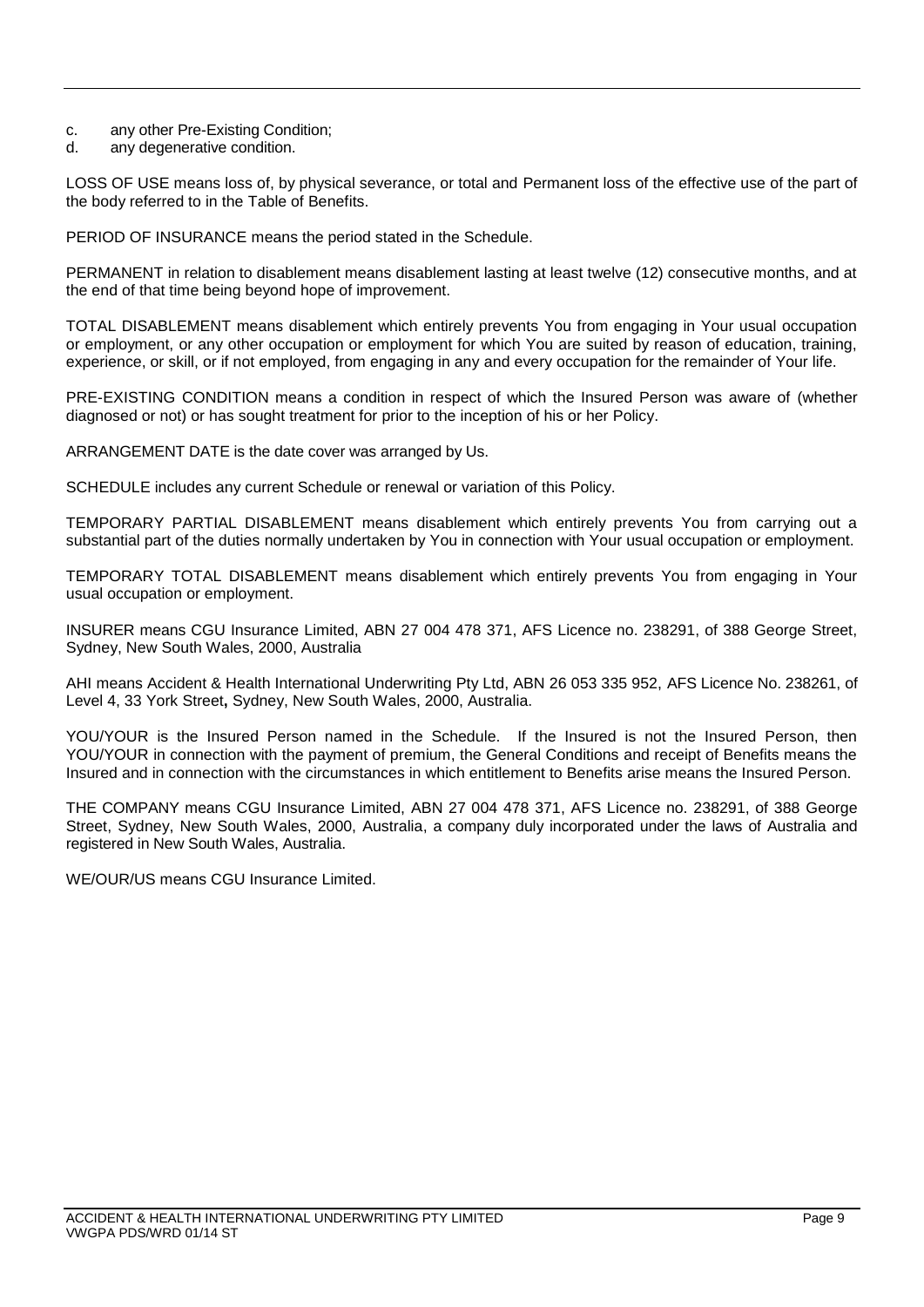## **EXTENT OF COVER**

If, as a result solely and directly of Injury, You suffer from Temporary Total Disablement or any of the following Insured Events set out in the Table of Benefits We will pay the compensation set out in that Table. However, all Insured Events including Disablement must occur within twelve (12) months of the Injury.

## **TABLE OF BENEFITS**

#### **INSURED EVENTS THE COMPENSATION being a percentage of the Sum Insured or the Sum Insured stated in the Schedule**

Injury resulting directly in:

| 1.  | Death                                                          | 1.           | 100%                          |
|-----|----------------------------------------------------------------|--------------|-------------------------------|
| 2.  | Permanent Total Disablement - persons 65 years and under<br>a. | 2a.          | 100%                          |
|     | Paraplegia/Quadriplegia - persons 66 years to 79 years<br>b.   | 2b.          | 100%                          |
| 3.  | Permanent and incurable paralysis of all limbs                 | 3.           | 100%                          |
| 4.  | Permanent Total Loss of sight of both eyes                     | 4.           | 100%                          |
| 5.  | Permanent Total Loss of sight of one eye                       | 5.           | 100%                          |
| 6.  | Permanent Total Loss of Use of two limbs                       | 6.           | 100%                          |
| 7.  | Permanent Total Loss of Use of one limb                        | 7.           | 100%                          |
| 8.  | Permanent and incurable insanity                               | 8.           | 100%                          |
| 9.  | Permanent Total Loss of hearing in                             |              |                               |
|     | both ears<br>a.                                                | 9a.          | 80%                           |
|     | b.<br>one ear                                                  | 9b.          | 20%                           |
| 10. | Permanent Total Loss of four fingers and thumb of either hand  | 10.          | 80%                           |
| 11. | Permanent Total Loss of the lens of one eye                    | 11.          | 60%                           |
| 12. | Permanent Total Loss of Use of four fingers of either hand     | 12.          | 50%                           |
| 13. | Third degree burns and/or resultant disfigurement which        |              |                               |
|     |                                                                | 13.          | 50%                           |
|     | covers more than 40% of the entire external body               |              |                               |
| 14. | Permanent Total Loss of Use of one thumb of either hand        |              |                               |
|     | both joints<br>а.                                              | 14a.<br>14b. | 30%                           |
|     | b.<br>one joint                                                |              | 15%                           |
| 15. | Permanent Total Loss of Use of fingers of either hand          |              |                               |
|     | three joints<br>a.                                             | 15a.         | 10%                           |
|     | b.<br>two joints                                               | 15b.         | 7.5%                          |
|     | one joint<br>c.                                                | 15c.         | 5%                            |
| 16. | Permanent Total Loss of Use of toes of either foot             |              |                               |
|     | all - one foot<br>a.                                           | 16a.         | 15%                           |
|     | b.<br>great - both joints                                      | 16b.         | 5%                            |
|     | great – one joint<br>c.                                        | 16c.         | 3%                            |
|     | d.<br>other than great, each toe                               | 16d.         | 1%                            |
| 17. | Fractured leg or patella with established non-union            | 17.          | 10%                           |
| 18. | Shortening of leg by at least 5cm                              | 18.          | 7.5%                          |
| 19. | Permanent Total Disablement not otherwise provided for         | 19.          | Such percentage of the Sum    |
|     | under Insured Events 9 to 18 inclusive (available only to      |              | Insured as We shall in Our    |
|     | persons sixty-five (65) years and under)                       |              | absolute discretion determine |
|     |                                                                |              | and being in Our opinion not  |
|     |                                                                |              | inconsistent with the         |
|     |                                                                |              | compensations provided under  |
|     |                                                                |              | Insured Events 9 to 18        |
|     |                                                                |              | inclusive. The maximum        |
|     |                                                                |              | amount payable is fifty       |
|     |                                                                |              | thousand (\$50,000) dollars.  |
| 20. | Temporary Total Disablement caused directly and solely by      | 20.          | During such Disablement, the  |
|     | Injury                                                         |              | Weekly compensation<br>as     |
|     |                                                                |              | specified or 85% of Your      |
|     |                                                                |              | Salary as defined whichever   |
|     |                                                                |              | is the lesser.                |

VWGPA PDS/WRD 01/14 ST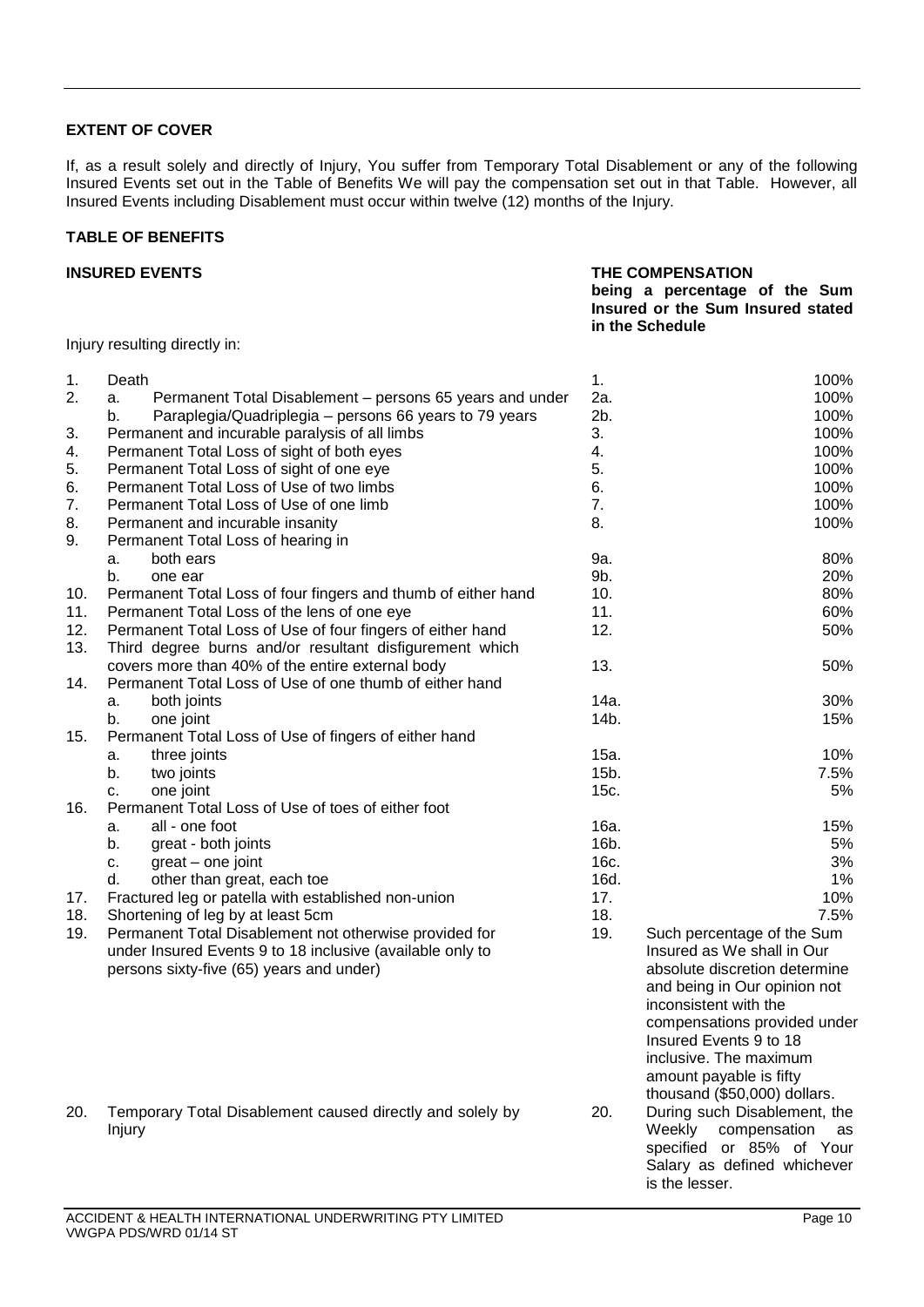## **TABLE OF BENEFITS**

- 21. Temporary Partial Disablement caused directly and solely by Injury
- 22. Broken Bone Benefits caused directly and solely by Injury
	- a. Neck or spine (full break)
	-
	- c. Skull, shoulder blade<br>d. Collar bone, upper led
	- Collar bone, upper leg
	- e. Upper arm, kneecap, forearm, elbow
	- f. Lower leg, jaw, wrist, cheek, ankle, hand, foot a. Ribs
	-
	- h. Finger, thumb, toe
	- Maximum compensation any one accident<br>
	Non-Medicare Medical Expenses<br>
	23,
- 23. Non-Medicare Medical Expenses

If an Insured Person suffers an Injury during the Period of Insurance and whilst engaged on authorised activities, We will pay the cost of the following expenses, provided they are incurred within twelve (12) months of the Injury, being expenses paid to a legally qualified medical practitioner, nurse, hospital or ambulance service for medical, surgical, x-ray, hospital or nursing treatment, including the cost of medical supplies and ambulance hire, but excluding the cost of dental treatment unless such treatment is necessarily incurred to teeth (excluding dentures) and is caused by Injury, provided that We shall not be liable to make any refund in respect of:

- a. any expenses recoverable by the Insured Person from any other source except for the excess of the amount recoverable from such other source.
- b. the rendering in Australia of a professional service for which Medicare benefit is, or would but for subsection 18(4) of the Health Insurance Act ....... be payable.
- c. any expenses to which Section 67 of the National Health Act 1953 (as amended) or any of the regulations made thereunder apply.

Non-Income Earners can choose a benefit under either Event 24 or Event 25:

24. Student Tutorial Benefits

It is hereby declared and agreed that a Student who is an Insured Person not in receipt of pre-disability earnings is entitled to reimbursement of student tutorial fees under Temporary Total Disablement Event 20 provided that:

- a. such fees are paid to a professionally qualified tutor who continues teaching the student during the period in disability;
- b. such fees must be certified by a legally qualified medical practitioner.

#### **INSURED EVENTS THE COMPENSATION**

#### **being a percentage of the Sum Insured or the Sum Insured stated in the Schedule**

21. 40% of the amount payable for Insured Event 20.

| a.                                    | Neck or spine (full break)                      | 22a             | \$2,000 |
|---------------------------------------|-------------------------------------------------|-----------------|---------|
| b.                                    | Hip, pelvis                                     | 22 <sub>b</sub> | \$500   |
| c.                                    | Skull, shoulder blade                           | 22c.            | \$200   |
| d.                                    | Collar bone, upper leg                          | 22d.            | \$200   |
| e.                                    | Upper arm, kneecap, forearm, elbow              | 22e.            | \$150   |
| f.                                    | Lower leg, jaw, wrist, cheek, ankle, hand, foot | 22f.            | \$100   |
| g.                                    | <b>Ribs</b>                                     | 22g.            | \$100   |
| h.                                    | Finger, thumb, toe                              | 22h.            | \$50    |
| Maximum compensation any one accident | \$2.000                                         |                 |         |

Compensation for medical expenses shall be limited to 85% of expenses incurred to a maximum of one thousand (\$1,000) dollars and We will not be liable for the first fifty (\$50) dollars of each and every claim.

24. The compensation payable for student tutorial benefits shall be limited to five hundred (\$500) dollars per week payable for an aggregate period of twentysix (26) weeks.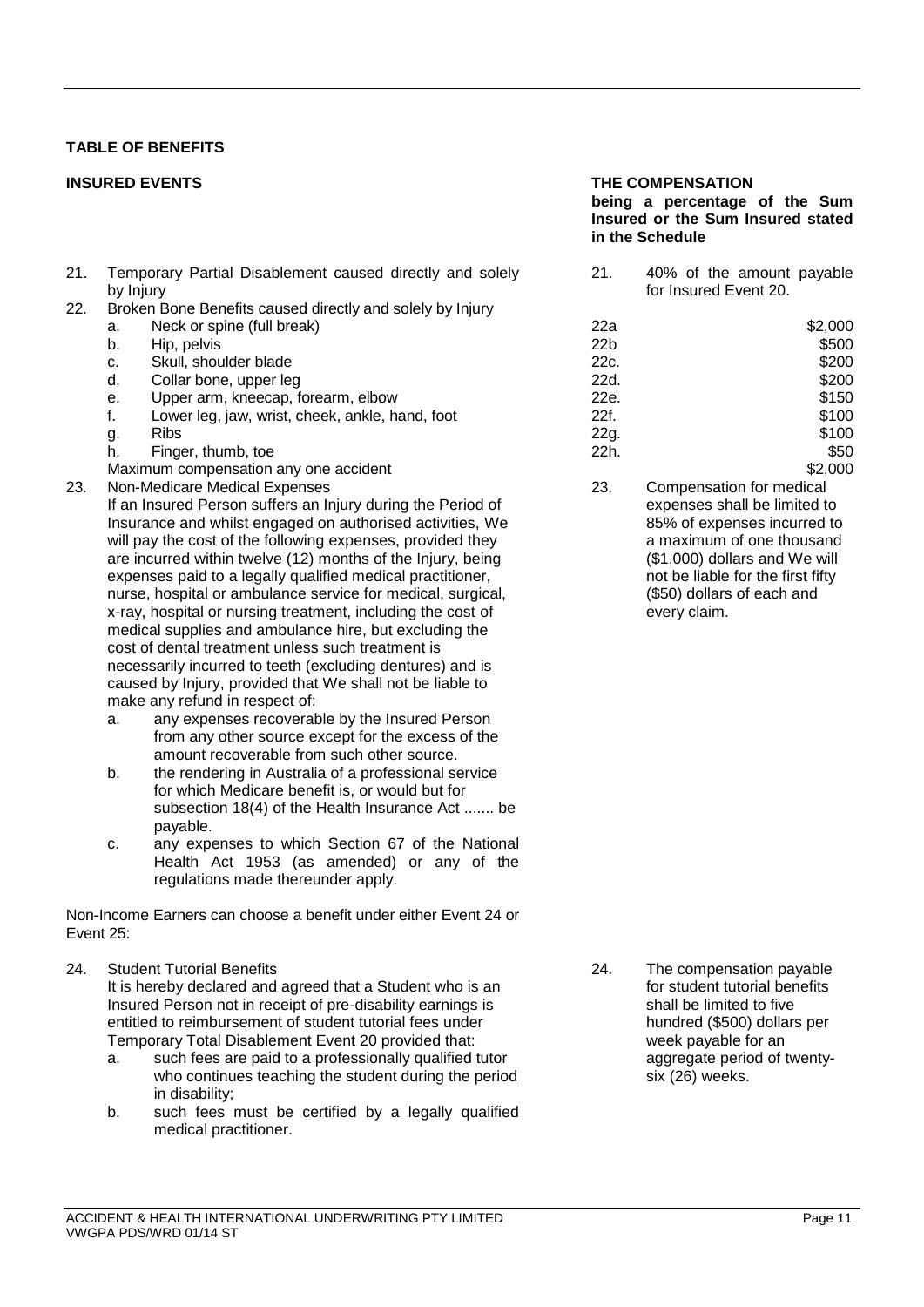## **TABLE OF BENEFITS**

25. Domestic Help

It is hereby declared and agreed that any Insured Persons not in receipt of pre-disability earnings will be paid under Temporary Total Disablement Event 20 for the cost of hiring domestic help and/or child-minding services reasonably and necessarily incurred provided that:

- a. Such child-minding services and domestic help are carried out by persons other than members of the Insured Person's family or other relatives or person's permanently living with the Insured Person.
- b. Such child-minding services and domestic help is certified by a legally qualified medical practitioner as being necessary for the recovery of the Insured Person payable from the 8th day of treatment by a legally qualified medical practitioner.

#### **INSURED EVENTS THE COMPENSATION being a percentage of the Sum Insured or the Sum Insured stated in the Schedule**

25. The compensation payable for emergency home help shall be limited to five hundred (\$500) dollars per week payable for an aggregate period of twentysix (26) weeks.

An Example of a claim under Death & Capital Benefits, Events 1-19:

If an Insured Person selected \$50,000 sum insured for Death & Capital Benefits Events 1-19 and suffered an Injury resulting directly in death (Insured Event 1) the benefit received would be 100%, equalling \$50,000.

Should an Insured Person suffer an Injury resulting in Permanent total loss of four fingers of either hand (Insured Event 12), the benefit received would be 50%, equalling \$25,000.

## **ADDITIONAL BENEFITS**

1. Exposure

If as a result of an Injury occurring during the Period of Insurance You are exposed to the elements and suffer from any of the Insured Events set out in the Table of Benefits as a direct result of that exposure, We will pay compensations accordingly.

2. Disappearance

If You disappear following the disappearance, sinking or wrecking during the Period of Insurance of a conveyance in which You were then travelling and Your body has not been found within one (1) year after the date of disappearance, We will pay a compensation on the assumption that You died as a result of an Injury at the time of the disappearance, sinking or wrecking of the conveyance.

## **GENERAL CONDITIONS AND LIMITATIONS**

- 1. Compensation shall not be payable for more than one of the Insured Events 1-19 in respect of the same Injury, in which case the highest compensations will be payable.
- 2. Any compensation payable for Insured Events 1-19 shall be reduced by any sum already paid for Insured Events 20 and 21 in respect of the same Injury.
- 3. Compensation payable to Insured Persons under eighteen (18) years of age for Insured Events 1-19 shall be 10% of the minimum Sum Insured stated in the Table of Benefits unless otherwise specified.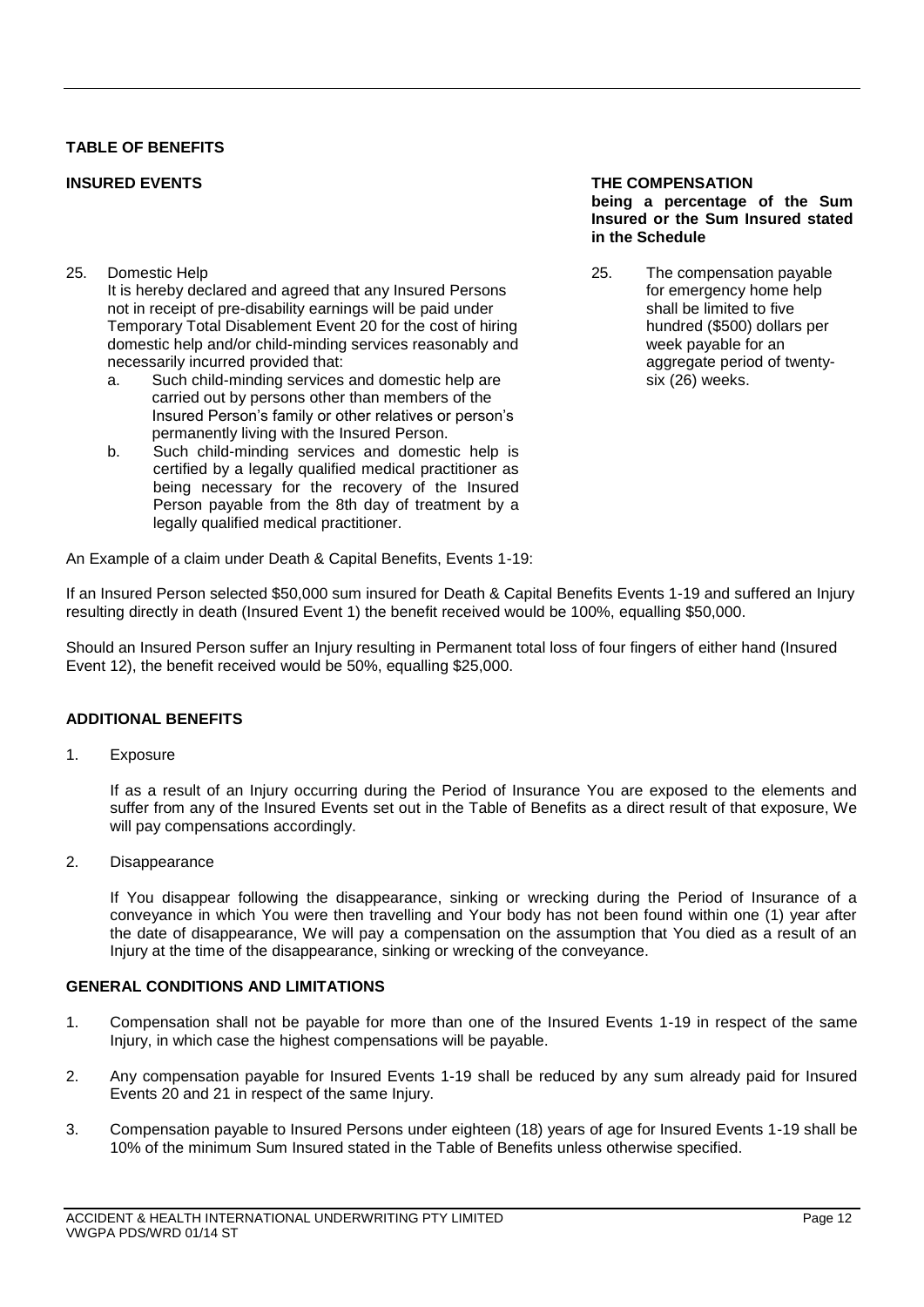- 4. Weekly compensation for Temporary Total Disablement shall be limited to the Sum Insured stated in the Schedule or 85% of Your Salary, whichever is the lesser. If You receive benefits/Income from any other source Our payments will be reduced by that amount and We will pay the difference up to 85% of Your Salary. If You redeem or commute or settle your entitlement to benefits/Income from any other source, Our payments under this Policy will immediately cease.
- 5. We will pay one-seventh (1/7th) of the Weekly compensation for each day of Disablement where Disablement lasts for less than a week.
- 6. The Weekly compensation payable for Temporary Total Disablement shall be reduced by the amount of any Workers' Compensation entitlement or any other payment which You are entitled to receive from any insurance policy.
- 7. No Weekly compensation shall be payable for Disablement during the Deferral Period.
- 8. No further compensation will be payable under this Policy and all cover under this Policy will cease if:
	- 8.1 You become entitled to the payment of a Sum Insured being 100% of the Sum Insured stated in the Schedule.
	- 8.2 You become entitled to the payment of Weekly compensation for the maximum period stated in the Schedule. The benefit period ceases at the expiration of the maximum period. The maximum period commences from the time You first sought medical attention following Injury.
	- 8.3 You become entitled to both a Sum Insured as stated in the Schedule and Weekly compensations and You are paid 100% of the Sum Insured stated in the Schedule and Weekly compensations for the total period stated in the Schedule.
- 9. No compensations are payable unless as soon as possible after the happening of any Injury You obtain and follow medical advice from a legally qualified medical practitioner. Your benefit commences from the time You first sought medical attention following Your Injury.
- 10. You must give Us immediate written notice if You take out any other insurance with any Insurer providing for weekly compensations of a similar kind which, together with this insurance, will exceed Your Earnings.
- 11. Written notice of claim must be given to Us within thirty (30) days after the occurrence of any circumstances giving rise to a claim or as soon thereafter as is reasonably possible.
- 12. Upon receipt of a notice of claim, We shall submit Our usual claim form for completion. We shall not be liable to make any payment under this Policy unless the claim form is properly completed and all information reasonably required by Us has been furnished at Your expense.
- 13. The benefits of this policy depend on You or any person covered by this policy giving Us any reasonable information and help We require. This includes giving Us written statements of documents We consider relevant. We may also require You or any person covered by this policy to attend Court to give evidence. You must help Us even when We have paid Your claim. If You do not co-operate Your payments may be suspended.
- 14. We may at Our own expense conduct any medical examination or examinations or arrange for an autopsy to be carried out. We may also at any time during Your claim ask for further information or appoint a person to conduct further enquiries into the nature and circumstances of the claim.
- 15. We may request a progressive claim form be completed by Your attending physician or specialist.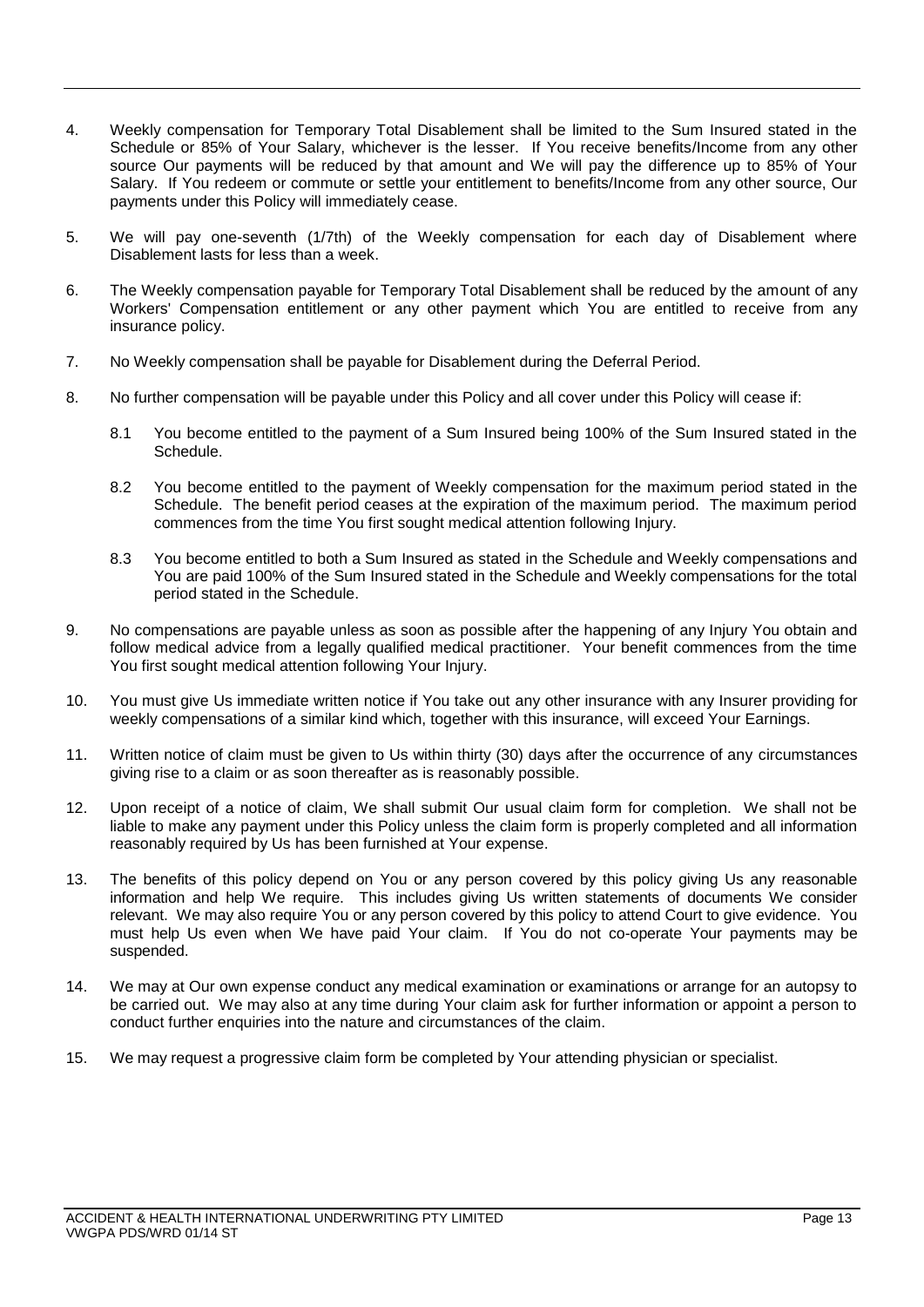16. No action at law shall be brought to recover on this Policy prior to the expiration of sixty (60) days after Our reasonable requirements in connection with a claim have been met. No such action shall be brought after the expiration of three (3) years after the date of the Injury giving rise to the claim.

No action at law or equity shall be brought or maintainable unless and until the parties have first participated in a formal mediation process before a mediator appointed by agreement or failing that by the president of the law society of that state the claimant ordinarily resides. The costs of any mediator shall be borne equally by the parties.

- 17. This Policy may be cancelled by You at any time by giving Us written notice, in which case We shall retain a proportion of the premium calculated at Our usual short-term rates for the time the Policy has been in force. We may cancel this Policy in accordance with the provisions of the Insurance Contracts Act. Upon cancellation by Us, We shall refund a proportion of the premium paid calculated by reference to the unexpired Period of Insurance.
- 18. All cover under this Policy shall cease upon Your attaining the age of eighty (80) years unless otherwise indicated on the Schedule.
- 19. All Weekly compensations shall be paid monthly in arrears.
- 20. All compensations shall be paid to You, or in the case of Your death, to Your legal personal representative.
- 21. If a sum is shown in the Schedule as being the Aggregate Limit of Liability, We shall not be liable to pay compensations under this Policy totalling in all more than the Aggregate Limit of Liability Sum Insured for all claims arising under this Policy during the Period of Insurance shown in the Schedule, including any current Schedule.
- 22. Any claim or benefit paid under this policy will be paid in the same currency as premium quoted.

## **EXCLUSIONS**

No compensations are payable under this Policy for any Insured Event resulting from Injury:

- 1. which is deliberately self-inflicted or caused by You, including suicide or attempted suicide whether sane, insane or under any mental distress;
- 2. which occurs as a result of war, invasion, acts of foreign enemies, hostilities (whether war be declared or not), civil war, rebellion, revolution, insurrection or military or usurped power or confiscation or nationalisation or requisition or destruction of or damage to property by or under the order of any Government or Public or Local Authority;
- 3. which results from You engaging in air travel except as a passenger in any properly licensed aircraft;
- 4. which results from You engaging in or taking part in naval, military or air force service or operations;
- 5. which results from You engaging in or taking part in or training for professional sports of any kind;
- 6. which is attributable wholly or partly to childbirth or pregnancy or the complications of these;
- 7. which occurs as a result of the use, existence or escape of nuclear weapons material or ionising radiation from or contamination by radioactivity from any nuclear fuel or nuclear waste from the combustion of nuclear fuel;
- 8. which is a sexually transmitted disease, or Acquired Immune Deficiency Syndrome (AIDS) disease or Human Immunodeficiency Virus (HIV) infection.